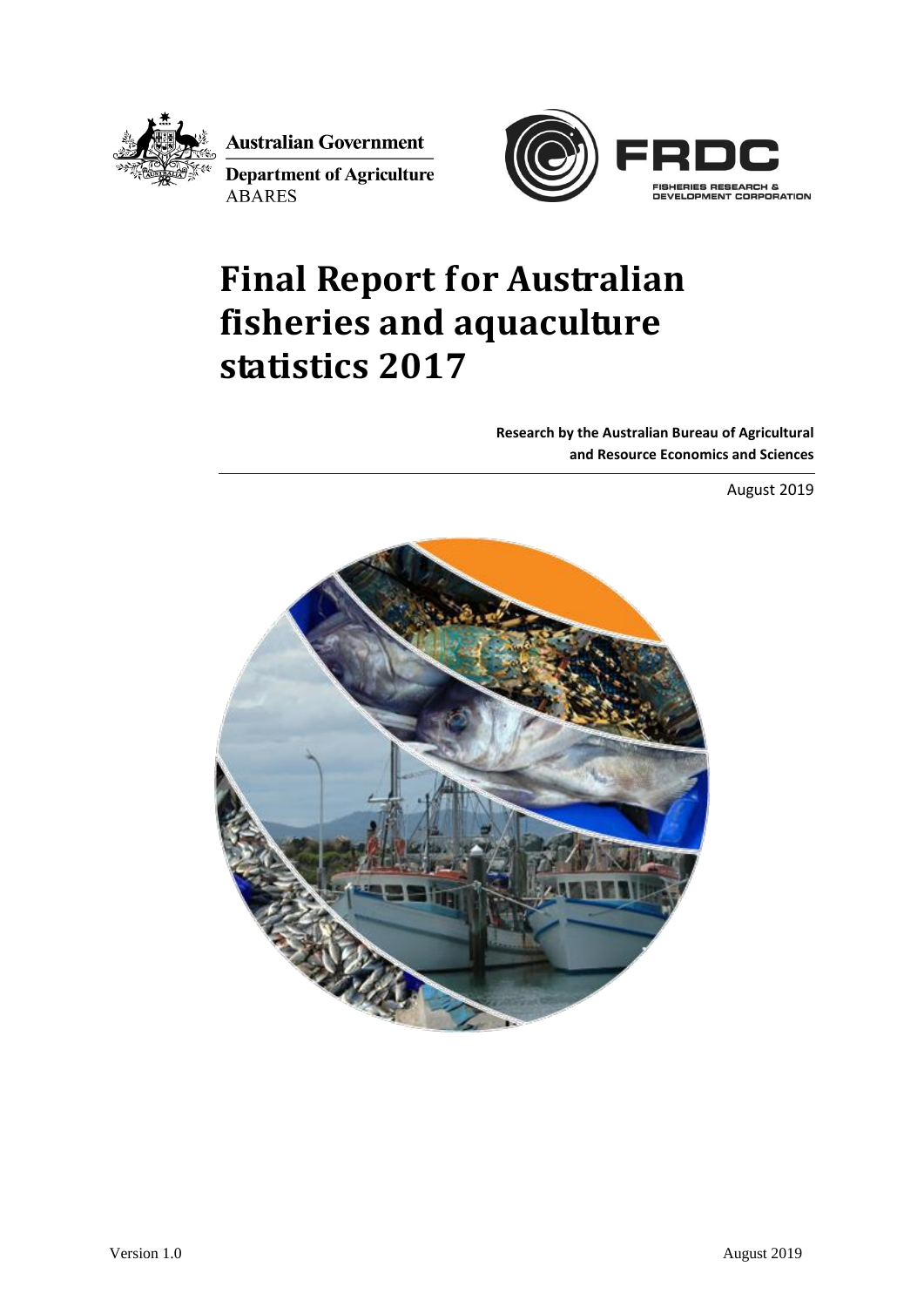© Commonwealth of Australia 2019

#### **Ownership of intellectual property rights**

Unless otherwise noted, copyright (and any other intellectual property rights, if any) in this publication is owned by the Commonwealth of Australia (referred to as the Commonwealth).

#### **Creative Commons licence**

All material in this publication is licensed under [a Creative Commons Attribution 4.0 International Licence](https://creativecommons.org/licenses/by/4.0/legalcode) except content supplied by third parties, logos and the Commonwealth Coat of Arms.

Inquiries about the licence and any use of this document should be emailed to [copyright@agriculture.gov.au.](mailto:copyright@agriculture.gov.au)



#### **Cataloguing data**

This publication (and any material sourced from it) should be attributed as Curtotti, R 2019, *Final Report for Australian fisheries and aquaculture statistics 2017,* Fisheries Research and Development Corporation project 2018/134. ABARES, Canberra, August. CC BY 3.0.

ISBN 978-1-74323-440-2

ISSN 2204-9444

**Australian Bureau of Agricultural and Resource Economics and Sciences (ABARES)** Postal address GPO Box 858 Canberra ACT 2601 Switchboard +61 2 6272 2010 Email [info.abares@agriculture.gov.au](mailto:info.abares@agriculture.gov.au) We[b agriculture.gov.au/abares](http://agriculture.gov.au/abares/)

#### **Disclaimer**

The Australian Government acting through the Department of Agriculture and Water Resources, represented by the Australian Bureau of Agricultural and Resource Economics and Sciences, has exercised due care and skill in preparing and compiling the information and data in this publication. Notwithstanding, the Department of Agriculture and Water Resources, ABARES, its employees and advisers disclaim all liability, including for negligence and for any loss, damage, injury, expense or cost incurred by any person as a result of accessing, using or relying on information or data in this publication to the maximum extent permitted by law.

#### **Acknowledgments**

The authors thank ABARES staff that have contributed to this latest edition, commodities data management team from ABARES for help preparing data. The assistance of officers of state and Northern Territory fisheries departments (see below) the Australian Fisheries Management Authority, and industry stakeholders are also gratefully acknowledged. The Australian Bureau of Statistics supplied trade data.

The Fisheries Research and Development Corporation and the Australian Government Department of Agriculture provided funding for this research.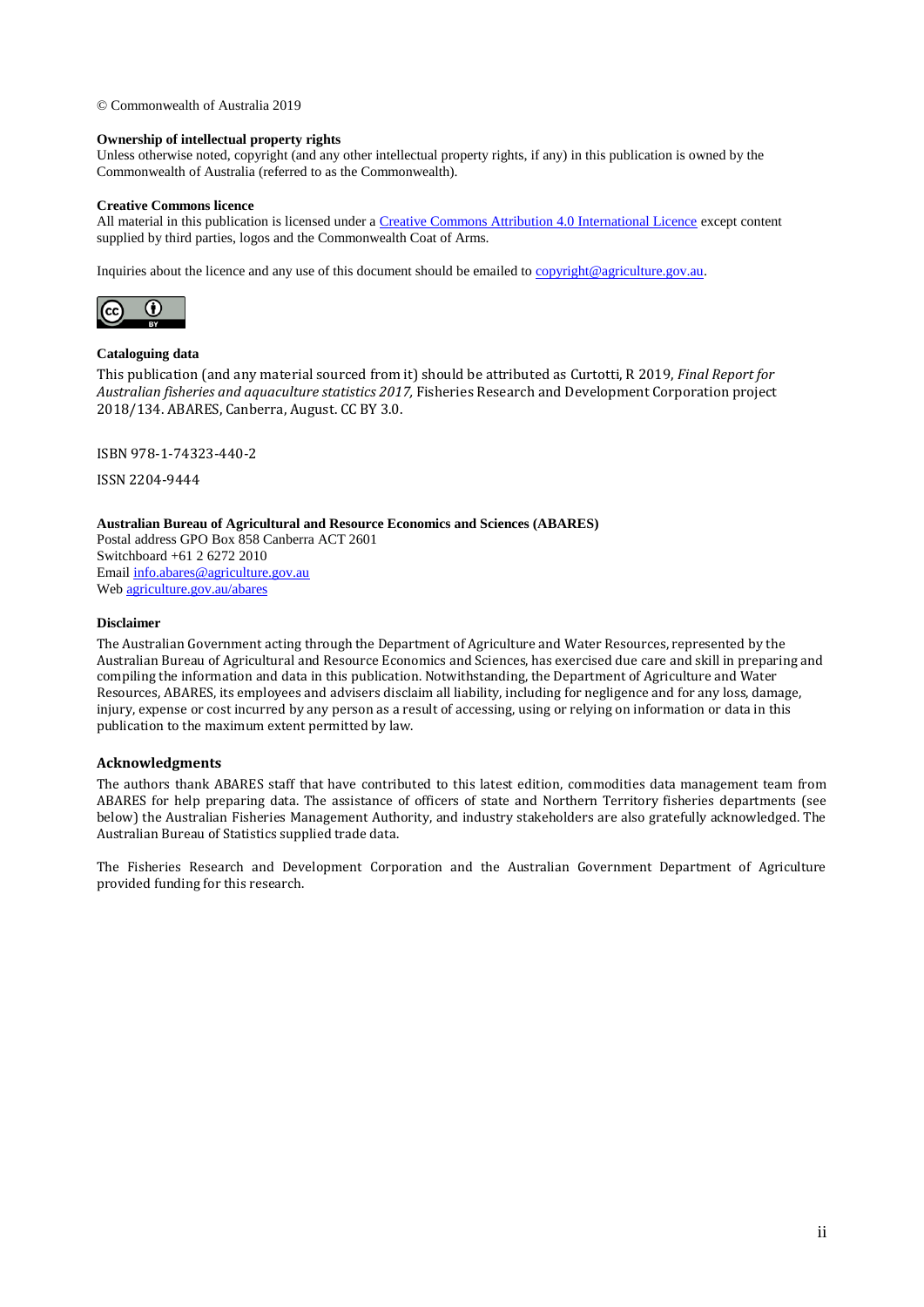# <span id="page-2-0"></span>**Contents**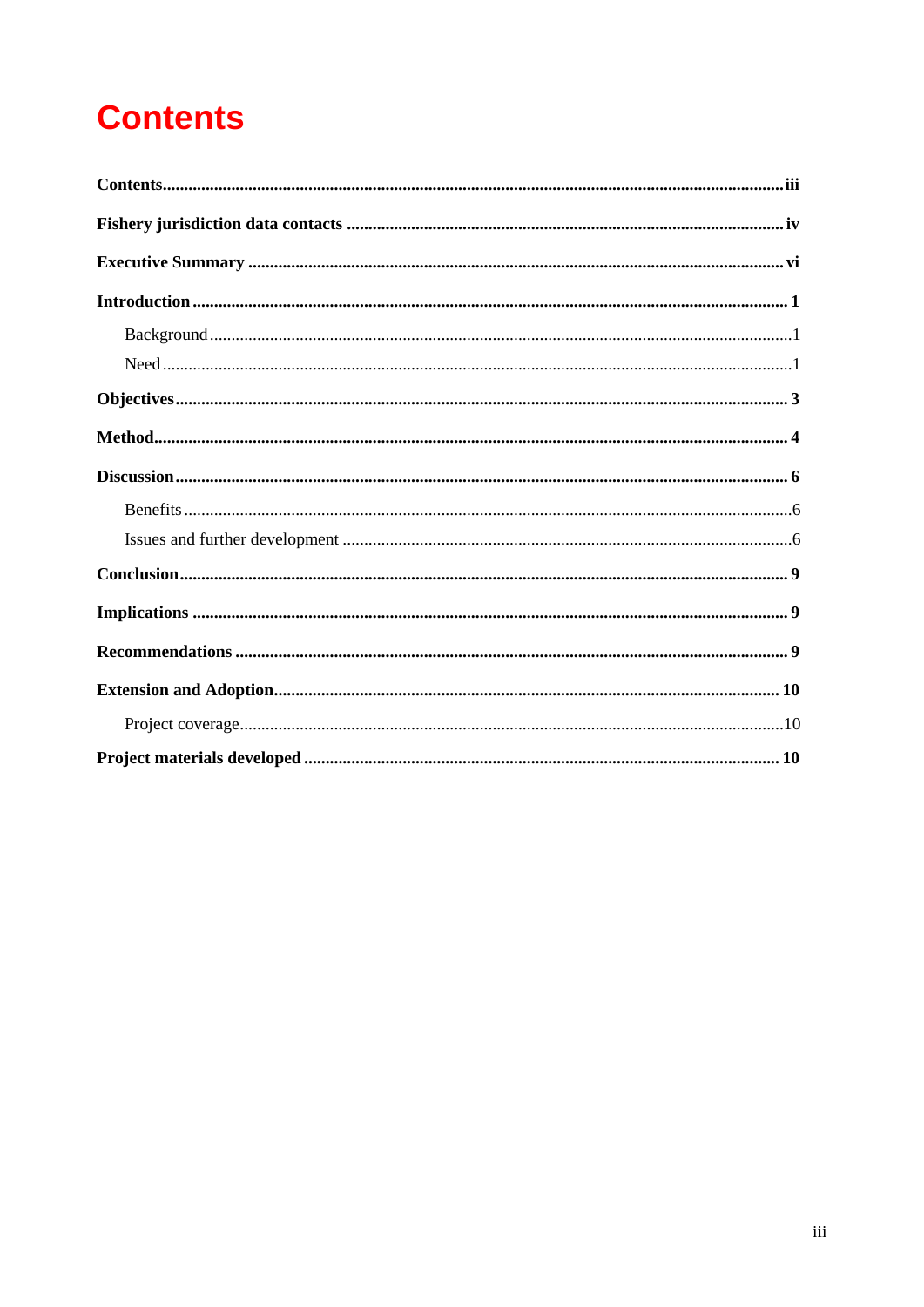## <span id="page-3-0"></span>**Fishery jurisdiction data contacts**

### *New South Wales*

David Makin (Wild sector) Department of Primary Industries Tel 02 6656 8929 Fax 02 6391 5709 Email [david.makin@dpi.nsw.gov.au](mailto:david.makin@dpi.nsw.gov.au) Website [www.dpi.nsw.gov.au](http://www.dpi.nsw.gov.au/)

Raelene Trenaman (Aquaculture) Department of Primary Industries Tel 02 4916 3843 Fax 02 5982 1107 Website [dpi.nsw.gov.au](http://dpi.nsw.gov.au/)

#### *Victoria*

Monique Nelis Fisheries Victoria, Department of Environment and Primary Industries Tel 03 5258 0284 Fax 03 5258 4553 Email [Monique.Nelis@vfa.vic.gov.au](mailto:Monique.Nelis@vfa.vic.gov.au) Website [dpi.vic.gov.au](http://www.depi.vic.gov.au/)

#### *Queensland*

Dr Genevieve Phillips (Wild sector) Department of Agriculture and Fisheries Tel 07 3087 8362 Email [genevieve.phillips@daf.qld.gov.au](mailto:genevieve.phillips@daf.qld.gov.au) Website [daf.qld.gov.au](https://www.daff.qld.gov.au/)

### *South Australia*

Angelo Tsolos (Wild sector) Department of Primary Industries and Regions Tel 08 8207 5414 Fax 08 8207 5415 Email [Angelo.Tsolos@sa.gov.au](mailto:Angelo.Tsolos@sa.gov.au) Website [pir.sa.gov.au](http://pir.sa.gov.au/)

Jade Davison (Aquaculture) Department of Primary Industries and Regions Tel 08 8429 0520 Fax 08 8226 0330 Email [Jade.Davison@sa.gov.au](mailto:Jade.Davison@sa.gov.au) Website [pir.sa.gov.au](http://pir.sa.gov.au/)

#### *Western Australia*

Eva Lai Department of Fisheries Tel 08 9203 0135 Fax 08 9203 0199 Email [Eva.Lai@dpird.wa.gov.au](mailto:Eva.Lai@dpird.wa.gov.au) Website [dpird.wa.gov.au](http://fish.wa.gov.au/Pages/Home.aspx)

#### *Tasmania*

Denise Garcia Department of Primary Industries, Parks, Water and Environment Tel 03 6165 3017 Email [Denise.Garcia@dpipwe.tas.gov.au](mailto:Denise.Garcia@dpipwe.tas.gov.au) Website [dpiw.tas.gov.au](http://dpipwe.tas.gov.au/)

### *Northern Territory*

Ann Schubert (Fisheries) Department of Primary Industry and Fisheries Tel 08 8999 2370 Fax 08 8999 2065 Email [Ann.Schubert@nt.gov.au](mailto:Ann.Schubert@nt.gov.au) Website [nt.gov.au/d/Fisheries](http://www.nt.gov.au/d/Fisheries/Content/File/indigenous/Indigenous_Fisheries_Development_Strategy.pdf)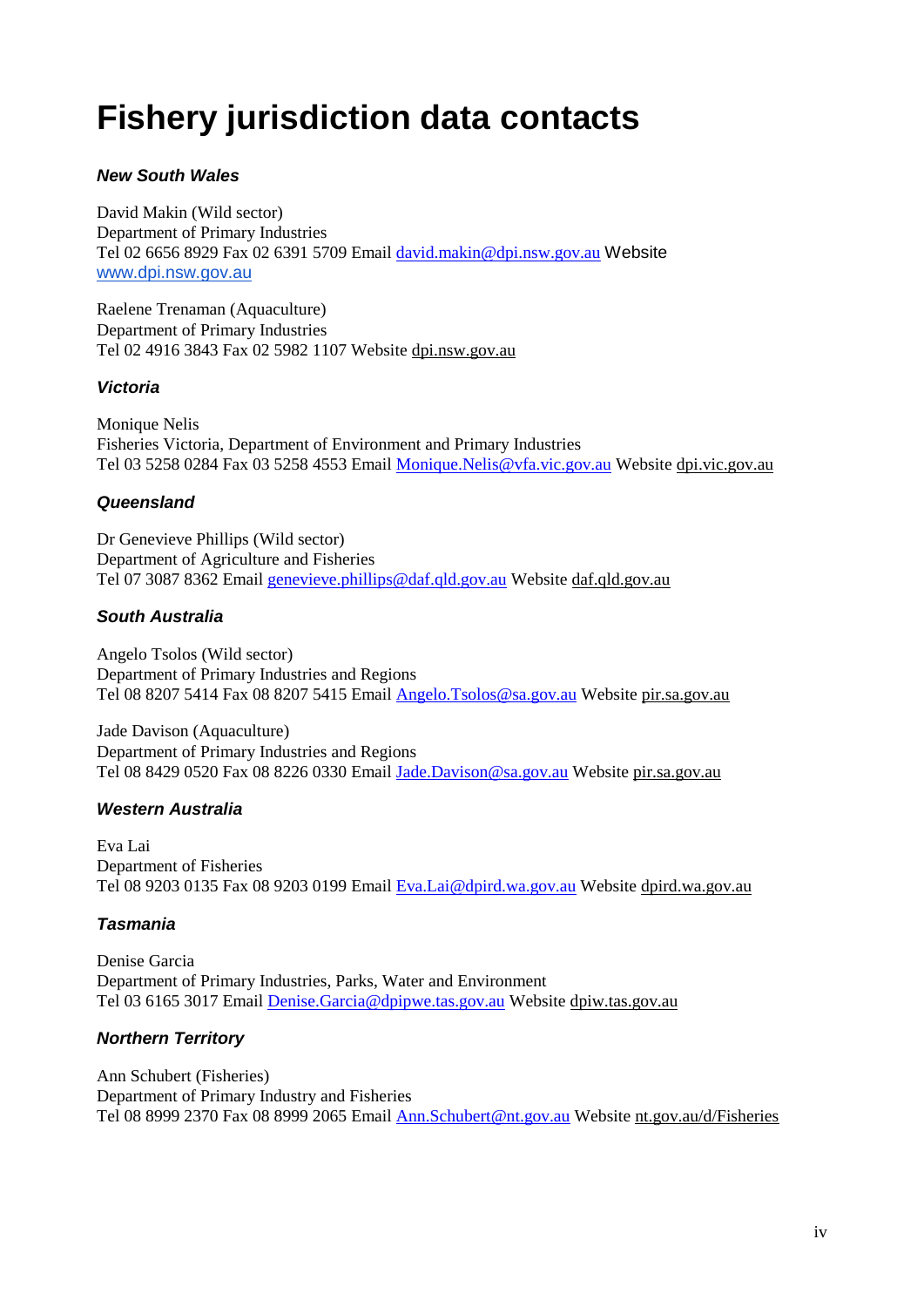#### *Commonwealth*

<span id="page-4-0"></span>John Garvey (Licensing and Quota Management) Australian Fisheries Management Authority Tel 1300 723 621 Fax 02 6225 5550 Email [john.garvey@afma.gov.au](mailto:john.garvey@afma.gov.au) Website [afma.gov.au](http://www.afma.gov.au/)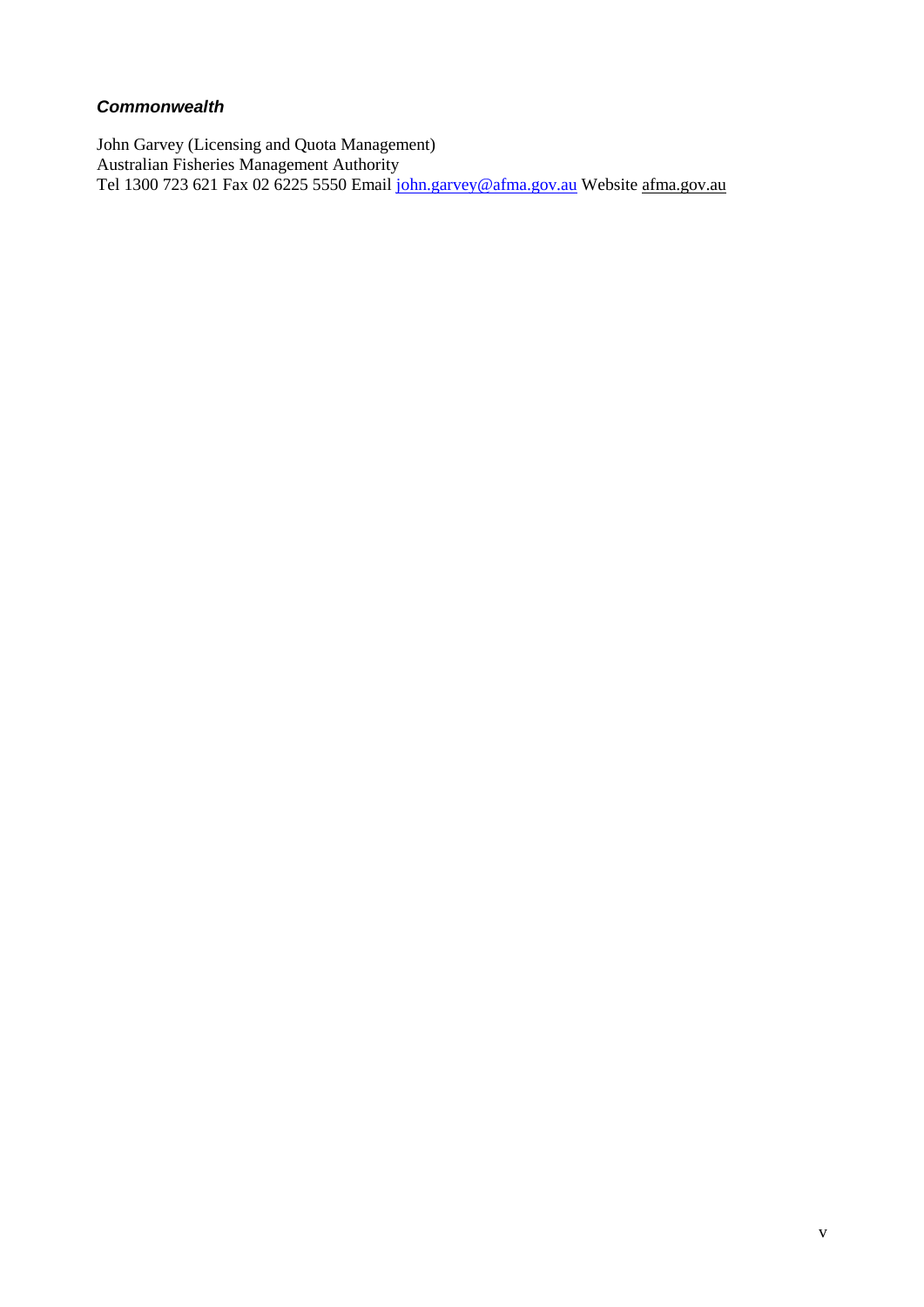# **Executive Summary**

#### **Outcomes achieved to date:**

- A reliable time series of economic data about Australia's fishing and aquaculture industries provided to ensure well informed investment, management and policy decisions by governments, the fishing industry and the public in general.
- Accurate information provided to stakeholders on the value associated with the commercial fisheries and aquaculture sectors.
- Baseline information provided that is fundamental to establishing the importance of individual fisheries and trends within fisheries.
- Accurate information provided to stakeholders on exports and imports of fisheries products.

Since 1991 ABARES has annually published detailed production and trade data in *Australian Fisheries Statistics* (now *Australian fisheries and aquaculture statistics*) to meet the needs of the fishing and aquaculture industries, fisheries managers, policy makers and researchers. The research undertaken in this project (2018/134) produced data on the volume and value of production from Commonwealth, state and Northern Territory fisheries, and the volume and value of Australian fisheries trade, by destination, source and product, covering the years 2006-07 to 2016-17. The report also contained industry structure profiles of Commonwealth, state and Northern Territory fisheries.

An important aspect of this project is the requirement to undertake continuous improvement for each subsequent published edition. Improvements should build on each other and are aimed at enhancing the coverage of fisheries so that all commercial fishing activities are included, incorporating industry employment data where available, maintaining the relevance of the data presented in both the production and trade tables, and refining fishery divisions and important species categories. This is achieved by publishing the most up to date data available for production statistics and a set of trade data for the same production year. For the most recent year data has been made more accessible through the ABARES website where the contents of the report are organised on the website along subject lines. This allows users of the date to find information under specific topics more efficiently. The data page on the site provides an area dedicated to the data tables, which are also available for long time series in excel format. The main landing page for the Australian fisheries and aquaculture statistics landing page can be found at [http://www.agriculture.gov.au/abares/research-topics/fisheries/fisheries-and-aquaculture-statistics.](http://www.agriculture.gov.au/abares/research-topics/fisheries/fisheries-and-aquaculture-statistics)

Moreover the 2016-17 edition has been streamlined by removing detail from the textual part of the publication, where the information is already captured in the statistical tables of the publication, thus reducing the repition of information produced in the publication.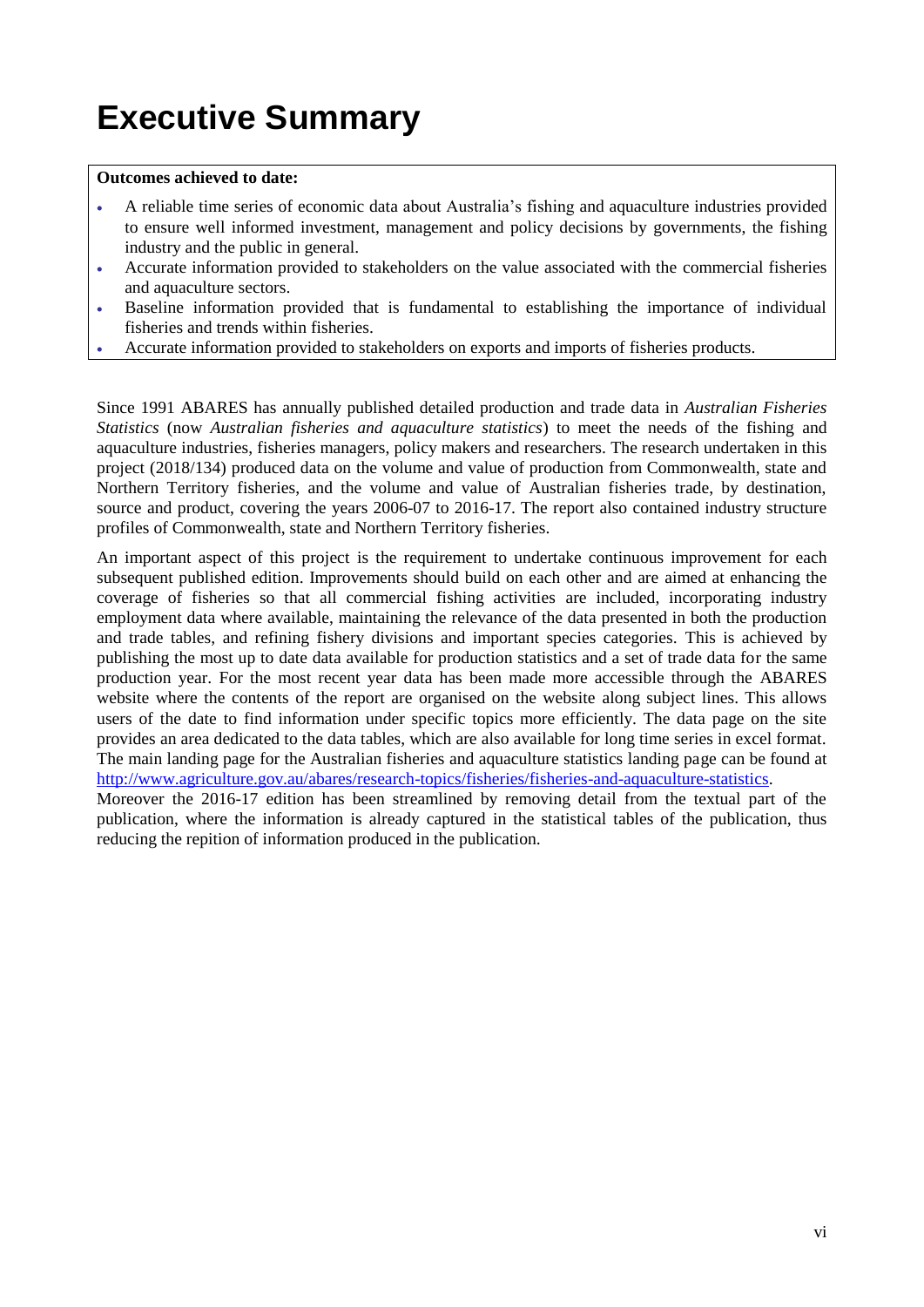## <span id="page-6-0"></span>**Introduction**

### <span id="page-6-1"></span>**Background**

The absence of reported national fisheries information led to the then ABARE (Australian Bureau of Agricultural and Resource Economics), with support from the newly formed Fisheries Research and Development Corporation, researching and publishing the first *Australian Fisheries Statistics* in 1991. The report's title was changed to *Australian Fisheries and Aquaculture Statistics* for the 2014 publication to reflect the growing importance of aquaculture to the gross of Australian fisheries production. The current project (2018/134) was undertaken primarily to maintain the collection of commercial fishing industry production for the 2017 financial year, including value of production and trade data.

Australian Fisheries and Aquaculture Statistics continues to be the only collated and published source of information on commercial industry catches and values and farm gate production of aquaculture enterprises. It is used for a wide range of purposes, including determination of Australian Government financial contributions to fisheries research funding, determination of industry levies, and for addressing a wide range of information needs of both government and industry. Increasingly, data visualisation tools are being developed that aid users to interrogate and understand the data. The FRDC maintains a data visualisation tool on its web site for the Australian fisheries statistics data set, which is updated with each publication (see [https://www.frdc.com.au/en/Services/Seafood-Trade-and-Market-](https://www.frdc.com.au/en/Services/Seafood-Trade-and-Market-Access/Gross-Value-Production-Report)[Access/Gross-Value-Production-Report\)](https://www.frdc.com.au/en/Services/Seafood-Trade-and-Market-Access/Gross-Value-Production-Report). Future editions of the publication are likely to make increasing use of these tools to change the way that stakeholders interact with data presented in the publication.

### <span id="page-6-2"></span>**Need**

### *Australian Fisheries and aquaculture statistics*

The development of statistics on Australian fisheries production and value is required to meet a wide range of demands.

**First**: The existence of these data in a readily accessible form provides the basis for a range of activities. The Australian Government, through ABARES, contributes to a number of international databases, including those managed by the Food and Agriculture Organisation (FAO) of the United Nations and the Organisation for Economic Cooperation and Development (OECD). Information at the international level can be important in relation to negotiations on transboundary stocks and in analysing trade opportunities and threats. It is also essential for participating in forums such as the Asia Pacific Economic Cooperation (APEC) forum and the World Trade Organisation (WTO).

**Second**: The GVP for specific fisheries is used to determine the Australian Government and industry financial contribution to the Fisheries Research and Development Corporation (FRDC). It is important that GVP estimates are carried out independently of those involved in the management and marketing processes to ensure the neutrality and integrity of both the estimates and the process.

**Third**: The data are extensively used by the fishing industry and by providers of services to the fishing industry in making investment decisions and in long term planning of marketing strategies. ABARES frequently receives requests from the public and industry stakeholders for assistance with accessing information contained in the publication. Requests range from being fairly specific, for example production of a particular species in a particular state, to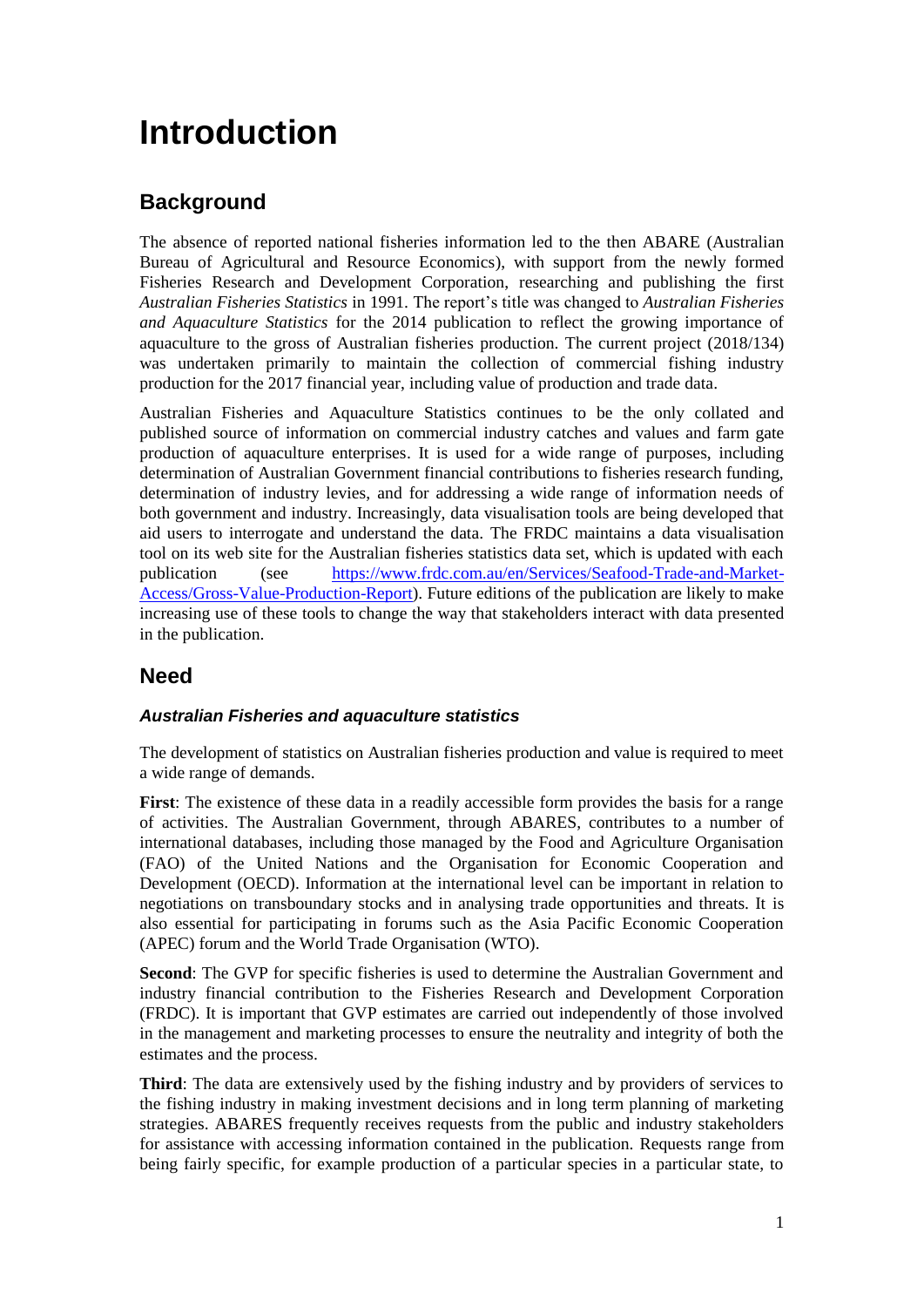generic, for example focused on the relative size of the wild catch sector to aquaculture and how this has changed over time.

#### *Labour force profiling information*

Knowledge of available datasets that reveal the structure of the labour force in Australia's fisheries and aquaculture industry is required to assist in workforce planning. Reporting on these datasets and issues in a single publication provides better access to this information for industry stakeholders.

#### *Monitoring methodologies to determine jurisdictional GVP*

Through this project monitoring of approaches used by jurisdictions to estimate their GVP was undertaken. Maintaining consistent approaches to determining GVP across jurisdictions is important for a number of reasons, including: making valid comparisons of GVP across jurisdictions; ensuring a fair allocation of FRDC research funding leverage across species groups and jurisdictions; providing accurate data to international organisations, for example the FAO and the OECD. This work remains an ongoing priority for the project.

#### *Recreational fishing survey monitoring*

Recreational fishing surveys capturing expenditure and participation trends are periodically undertaken by jurisdictions and at the national level. This project continues to monitor these surveys as they occur and summarises key results in the statistical publication. As such the project provides a summary for stakeholders monitoring developments in this sector. The commencement of the next national survey of recreational fishers will provide additional information for this report. The summary is fairly high level, with the intention being to provide readers with a link to the survey publications.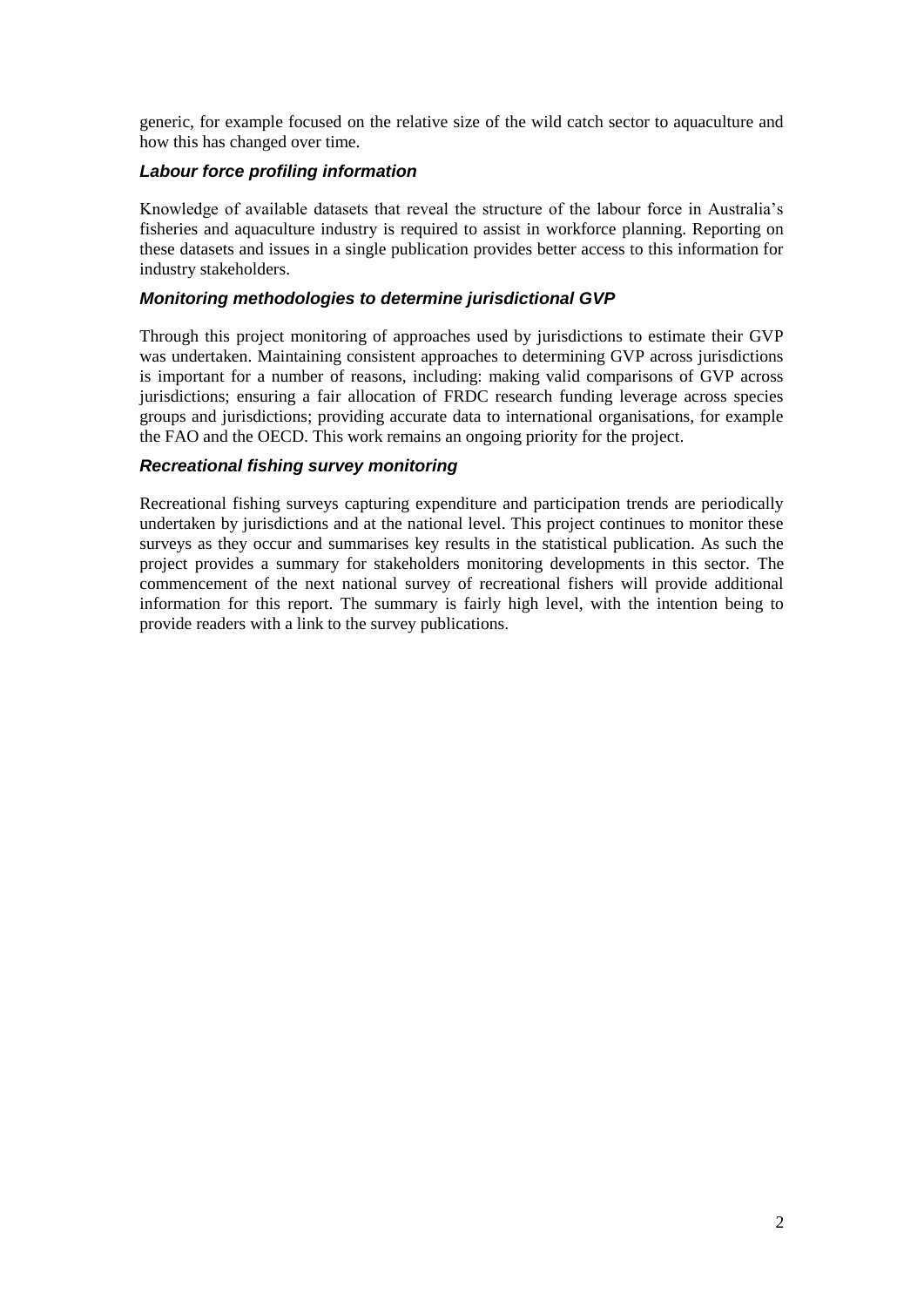# <span id="page-8-0"></span>**Objectives**

- 1. To maintain and improve the database of production, Gross Value of Production (GVP) and trade statistics for the Australian fishing industry, including aquaculture.
- 2. To present these data in an accessible form.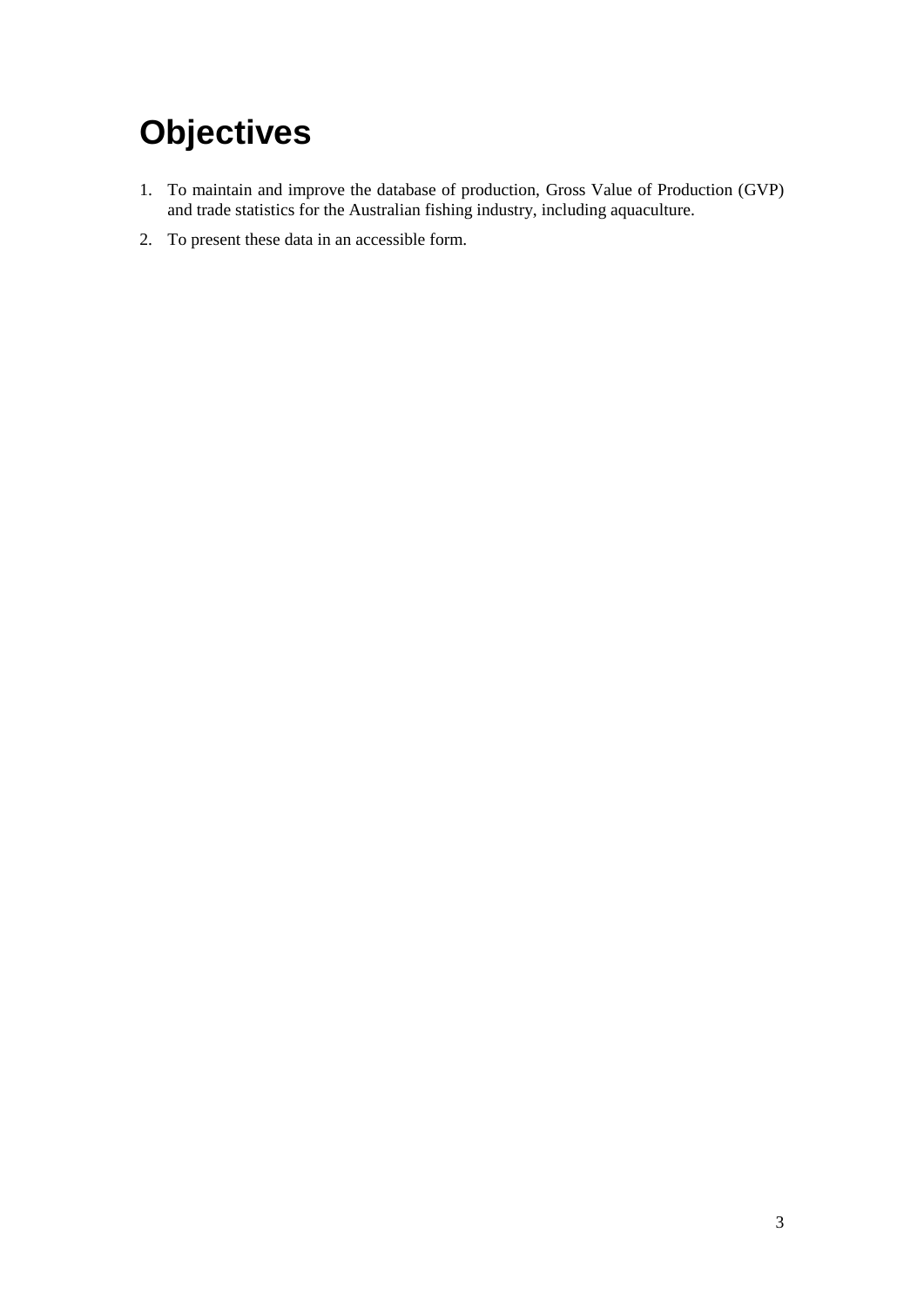## <span id="page-9-0"></span>**Method**

A key element of *Australian Fisheries and Aquaculture Statistics* is the development of GVP estimates for the Commonwealth, state and Northern Territory fisheries. National GVP is the total landed/farm gate value of Australian wildcatch/aquaculture production and its calculation is based on prices received by fishers and producers according to the 'wharf' or 'farm gate' price. The wharf price is the price received for fish at its first landing point, excluding payments for freight, marketing and processing. The farm gate price is relevant to aquaculture farmers and is the price received for product at the point of exit from the farm.

The Australian Fisheries Management Authority (AFMA) provides ABARES with Commonwealth production data, which ABARES uses to estimate the value of Commonwealth fisheries production. This is done by surveying industry stakeholders for representative price points for the species they catch. The resulting weighted average price for each species is multiplied by AFMA catch to determine GVP for Commonwealth fisheries. State and territory fisheries agencies provide ABARES with both production and GVP estimates. Responsibility for the accuracy and consistency of data lies with the respective fisheries agencies and the Fisheries Statistical and Information Working Group (FSIWG), a subcommittee of the Australian Fisheries Management Forum (AFMF). The FSIWG aims to address problems with methods of data collection (generally logbooks), consistency of data processing protocols, standardisation of species names and issues such as the impact of the overlapping fisheries management jurisdictions on catch data. Estimates that appear significantly different from expected values are queried.

All production volumes are recorded in landed whole weight. No account is taken of discarded species.

In general, commercial aquaculture production estimates are provided by state and territory fisheries agencies. These estimates are derived by the States and Territories by multiplying farm gate production by the price received at the farm gate for each species and each jurisdiction.

### *Value of product*

The prices used in GVP calculations are based on the estimated 'wharf' or 'farm gate' price received by fishers and aquaculture producers. Ideally values are derived from a range of sources, including fishers and producers, processors, wholesale marketers and seafood buyers. As most fish is not sold at the point of landing or the aquaculture farm gate, any marketing and transport costs that are reflected in the market price need to be deducted to derive a first point of sale price. For some states, the values are collected by the fisheries agency while for others they depend on information provided by a sample of buyers. The sources and contacts for this process are continuously updated and, where relevant, expanded.

#### *Intermediate product*

Live product from one fishery or aquaculture operation is sometimes transferred for use in another fishery or aquaculture operation. For example, wildcatch Southern Bluefin Tuna are taken in the Commonwealth fishery and transferred to aquaculture cages off Port Lincoln, South Australia. Where this occurs, an issue arises as to whether the intermediate product should be included in the GVP estimate.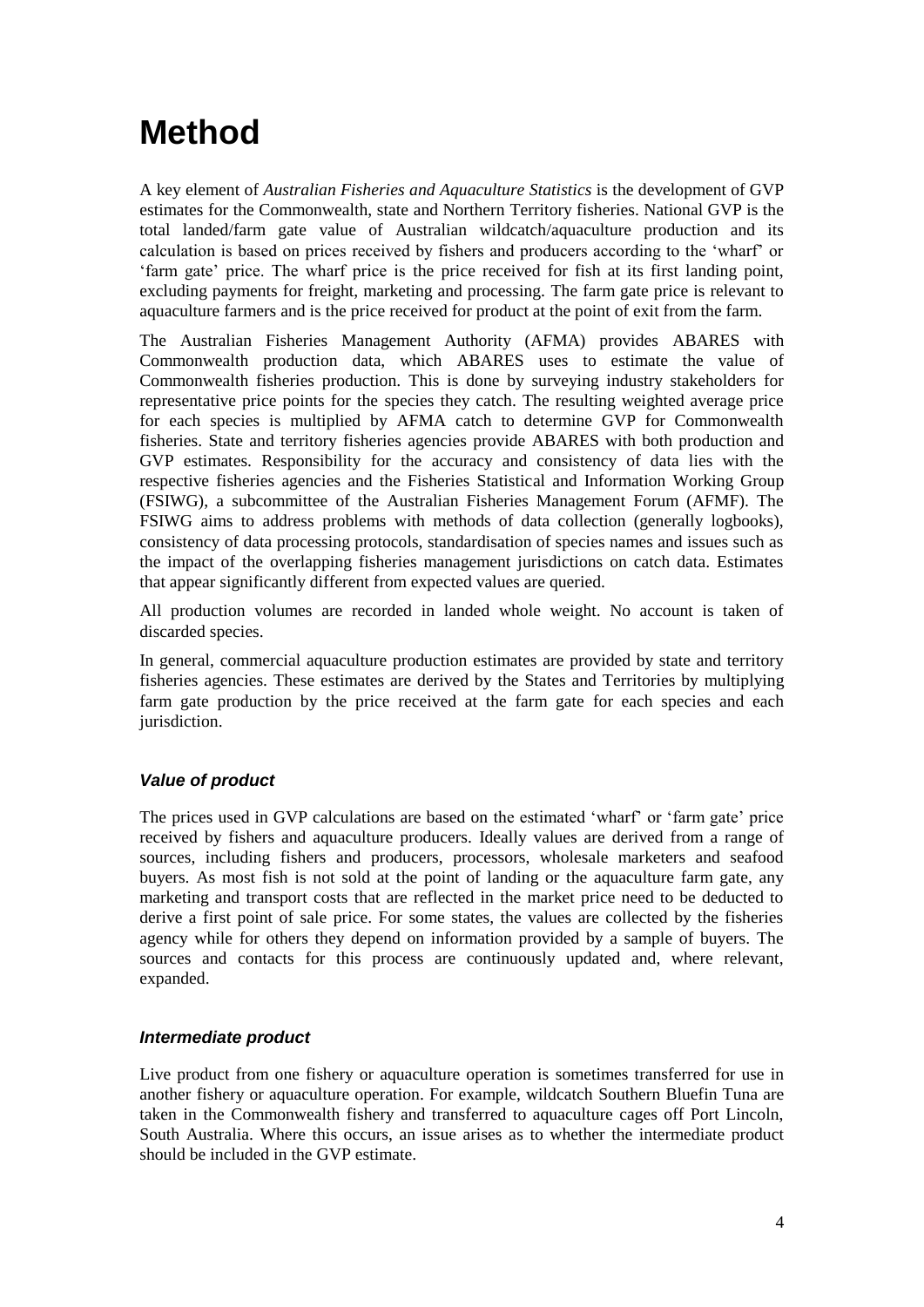The criterion used in *Australian Fisheries and Aquaculture Statistics* is whether live product is transferred to another management jurisdiction. If a product is transferred to another jurisdiction, it is included in the GVP estimates for the jurisdiction in which it was originally produced (in the case of the example above, the Commonwealth Southern Bluefin Tuna fishery). Such product is then treated as any other input by the secondary producers and no 'correction' is made to the value of production from the second jurisdiction (for example, the tuna farming operation). However, when calculating the total value across both jurisdictions, the value of the intermediate product must be deducted to avoid double counting.

The value of live products transferred between operators in the same fishery is generally not recorded. The exception is fish fry, oyster spat and post larval prawns grown in hatcheries for ongrowing. If this product is grown on or transferred to another aquaculture operation in the same state, the value of the hatchery production is not included in GVP estimates. It is only when the product is sold interstate or is used for restocking that the value of hatchery product is included.

#### *Trade data*

Details on fisheries trade sourced from the Australian Bureau of Statistics (ABS) are based on the harmonised system of tariff codes. ABARES collates the data into categories based on products, destinations and originating jurisdictions. The categories in the trade tables are reviewed each year to ensure they remain relevant.

#### *Publications*

See *Australian Fisheries and Aquaculture Statistics 2017*. Through this project ABARES has enhanced dissemination of the statistics through including historical excel data products for a greater number of production series. This expands on the historical expansion of the time series data on fisheries production and trade made in the previous edition. These data products are made available through ABARES web site [\(http://www.agriculture.gov.au/abares/publications\)](http://www.agriculture.gov.au/abares/publications) at the time of publication.

This year's data will also be made available through FRDC's web based interactive tool, hosted at http://www.frdc.com.au/en/Services/Australian-Seafood-Trade-and-Market-Access/Gross-Value-Production-Report. This tool allows users of the ABARES fisheries and aquaculture statistics database to inter-actively interrogate the data to suit their specific needs. The tool uses a dashboard approach and enhances user interaction experience with the data. Additionally, ABARES has improved the presentation of fishery statistics on the ABARES web page ["http://www.agriculture.gov.au/abares/research](http://www.agriculture.gov.au/abares/research-topics/fisheries/fisheries-and-aquaculture-statistics)[topics/fisheries/fisheries-and-aquaculture-statistics"](http://www.agriculture.gov.au/abares/research-topics/fisheries/fisheries-and-aquaculture-statistics) .

#### *Enhancement to publication*

- 1. Provision of a expanded number of time series' historical production data product with each publication.
- 2. Presentation of data in a reduced format that limits duplication of data and aids readability. The main areas highlighted are Key trends, Production, Trade, Employment, Recreational and Charter Fishing, Customary Fishing, Profiles of Australian Fisheries and Data.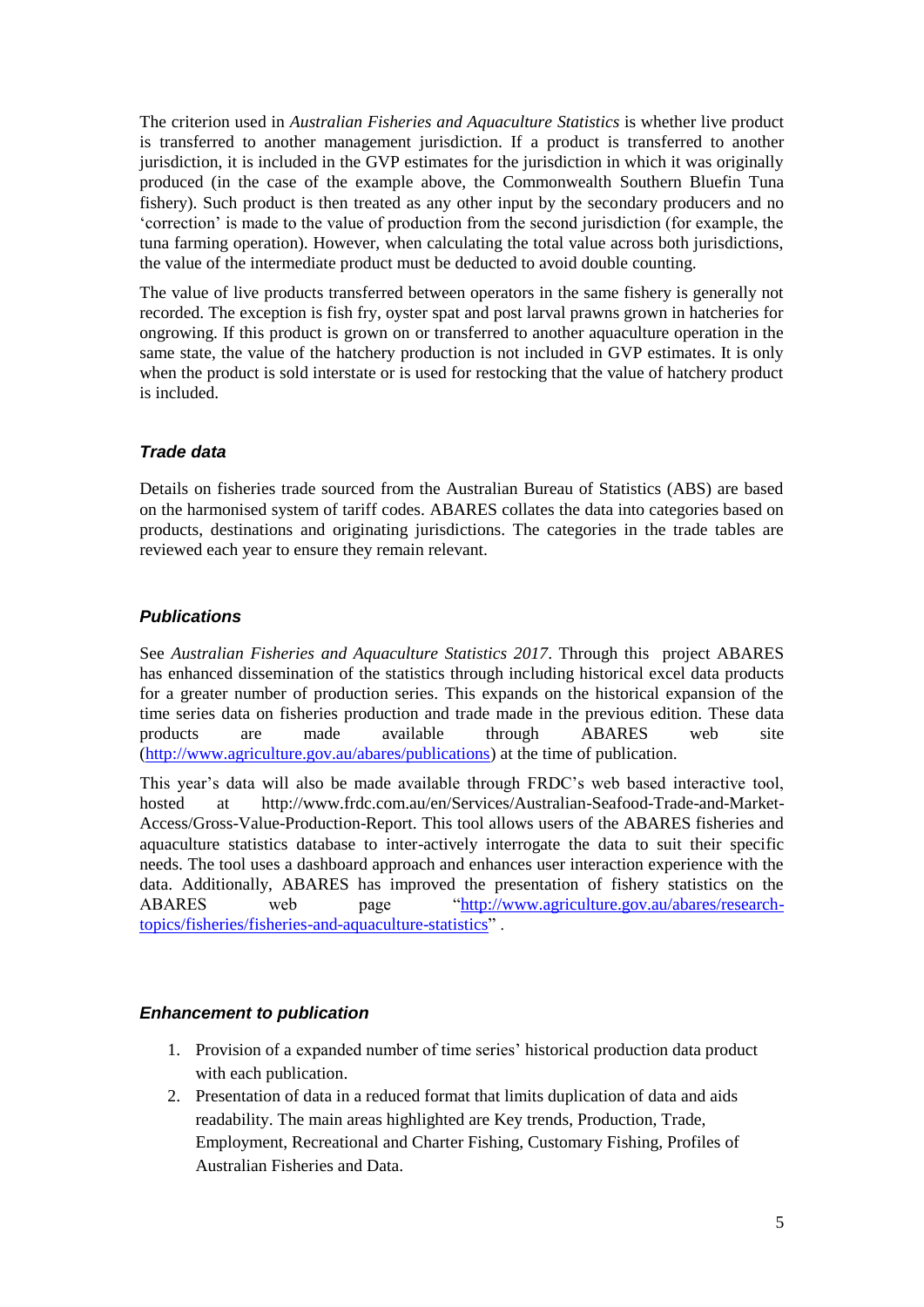## <span id="page-11-0"></span>**Discussion**

### <span id="page-11-1"></span>**Benefits**

The benefits of this project are widespread and have a substantial public good component. While in general the benefits are nonmarket in nature there are significant benefits, including the project's usefulness as an input to decision making for fisheries management and investment decisions, research allocation decisions and similar issues.

The publication of *Australian Fisheries and Aquaculture Statistics* also provides benefits to the fishing industry. These benefits include the provision of freely available consolidated information on their industry, in both volume and value terms, for use in investment decisions and long term planning and marketing strategies. The provision of trade data can also assist in this regard by identifying emerging markets for seafood, for example new export markets for Australian seafood. The overall size of seafood export trends to key markets can also be assessed.

Since 2002 each version of *Australian Fisheries Statistics* has been made available for free download from the ABARES website [\(www.ABARES.gov.au\)](http://www.abare.gov.au/). Since 2007, the production and trade tables have been made available on ABARES's website in Excel format to allow users easier access to the data. ABARES also makes available 10 year production and trade tables on its website.

### <span id="page-11-2"></span>**Issues and further development**

The objective of *Australian Fisheries and Aquaculture Statistics* is to maintain a database that enables a low cost publication covering fisheries production and trade to be produced. While ABARES collates and publishes the data, it is a collaborative effort involving a number of different organisations at the Commonwealth, state and territory, and individual company level.

Improvements to the *Australian Fisheries and Aquaculture Statistics* publication are implemented each year, in both the production and trade tables. These include continued updating of Commonwealth, state and Northern Territory fisheries, species produced (both wildcatch and aquaculture), adoption of standard fish names and species groupings. Trade tables continue to be updated with relevant species and countries. In addition, information on employment in the fishing industry is reported, as well as some limited high level information on recreational fishing, where available. There is limited information available on the economic value of recreational fishing, which limits the content that can be added to the publication for recreational fishing at this stage.

Some issues that could motivate future development are listed below:

 While the general principle is that the value of production should be based on the exvessel or ex-farmgate price, there can be difficulties in obtaining such information. Where prices are not obtained directly from fishers or farmers, the large number of marketing channels used in the fisheries sector can make it difficult to obtain a representative value. The distribution of products can also change significantly over time, so regular monitoring of key markets is necessary. For this reason it is important that ABARES continues to foster harmonisation of beach price collection processes across jurisdictions so that comparable GVP estimates can be derived. To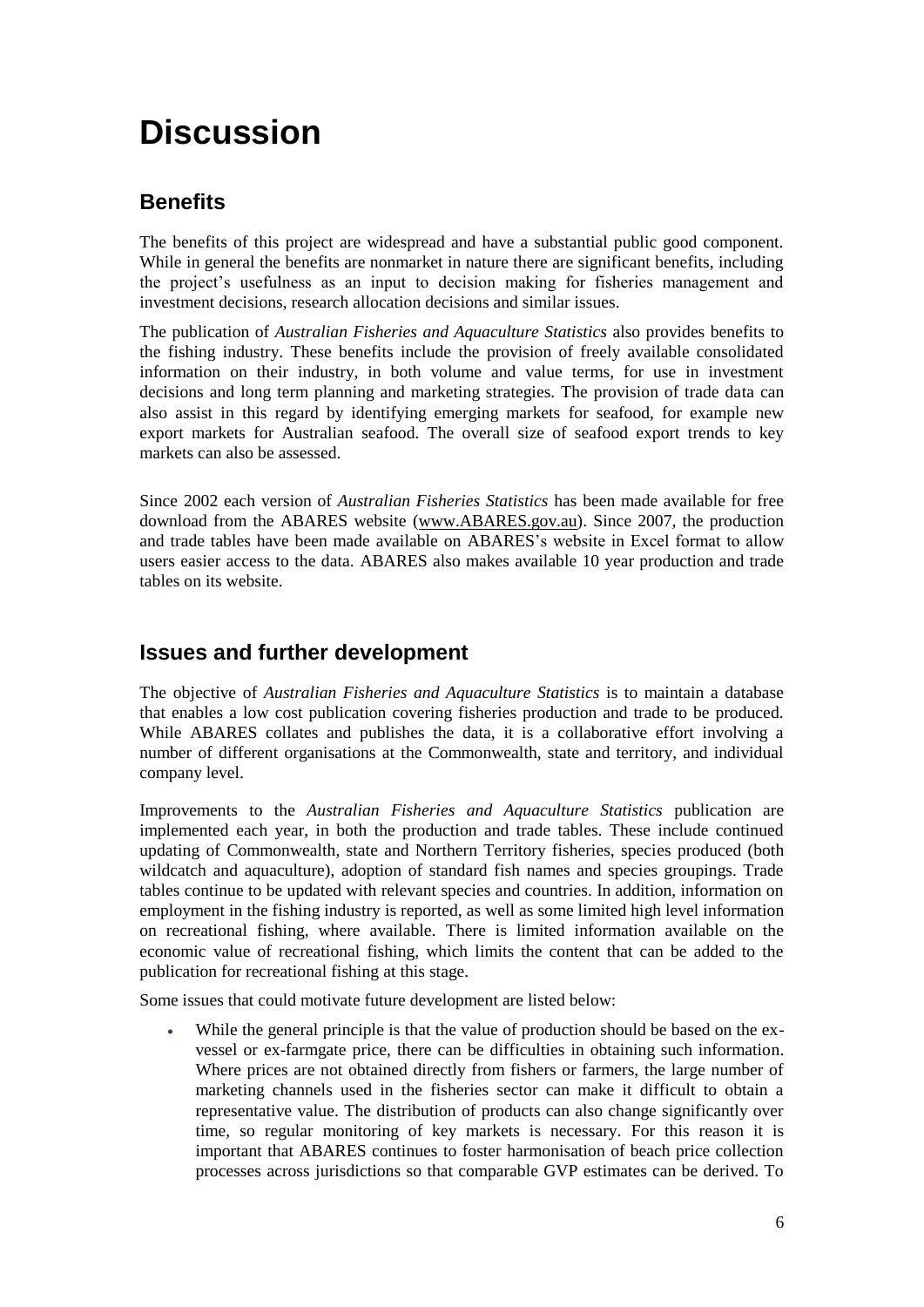date the harmonisation process is fostered through the FSIWG, where all jurisdictions are represented.

- The size and quality of fisheries products at capture can affect the price that fishers receive. However, these attributes are usually neither collected nor reported by fisheries agencies. For example, prawns sold at markets will often be priced according to size and quality but catch data typically only reveals tonnages. The problem is even more pronounced for aquarium species where price can be affected by appearance, condition and breeding status. Some industry respondents find it difficult to have a representative 'average' price for a species than a price for various grades. Hence the provision of production data by grade or size may improve the accuracy of GVP estimates for some products. Collecting whole weight beach prices that reflect an accurate weighting of size, grade and regional attributes is part of the harmonisation efforts that is ongoing with the jurisdictions. However, some areas of price collection are likely to remain difficult, for example collection of accurate pricing data on the full range of marine aquarium fish caught annually in Australia is likely to remain prohibitively expensive for jurisdictions regardless of the level of harmonisation. A requirement for statistics reporting is that there has to be a minimum number of operators within a category before an estimate can be published. This can be a problem for reporting aggregate production estimates for fisheries or aquaculture sectors where there are only a small number of operators.
- Another issue is the reporting period chosen; for example, financial or calendar year. While a financial year reporting period is used in the publication, there has been criticism that this does not concur with fishing seasons. The need to report in some cases on a basis that is not a financial year, for example fishing season or calendar year, requires that data bases be developed that report on a monthly rather than an annual basis. This requires significant investment by jurisdictions in data collection processes and consideration of the costs and benefits of such investment.
- The international harmonised system for the collection and reporting of trade data and the statistical identification framework currently implemented in Australia prevent identification of trade in most individual species. For example, achieving an accurate estimate of shark fin trade is difficult using ABS data because of the way that such data is reported. In addition, the ABS periodically reviews the statistical codes with a view to amalgamating codes or adding new ones.
- Information on industry structure is difficult to present as management approaches vary widely across jurisdictions. In some jurisdictions, structure is based on the number of individual fishers, in others it is based on the number of boats. Many operators are also licensed for multiple fisheries, so there are major problems in establishing the overlaps in boat numbers and employment numbers. Addressing some of these data gaps would require targeted research across some of these areas, for example fleet structure and characteristics, numbers of fishers endorsed to fish across multiple jurisdictions, supply chain analysis.
- The aggregated nature of some species groups in the publication, and the reporting at largely the group level rather than at a single species level, makes applying the Australian fish names standard challenging in some instances. Over time it is desirable to collect a more disaggregated data set to help in classifying species to the correct standard group name as required by the standard. This would also over time allow the possibility of integration of the data from this publication into the Status of Australian Fish Stocks Reports.
- The way people use and interact with data is changing. People's preferences are changing toward readily available real time data sets that they can "custom query" and analyse. To meet this need will require the data from this report to be also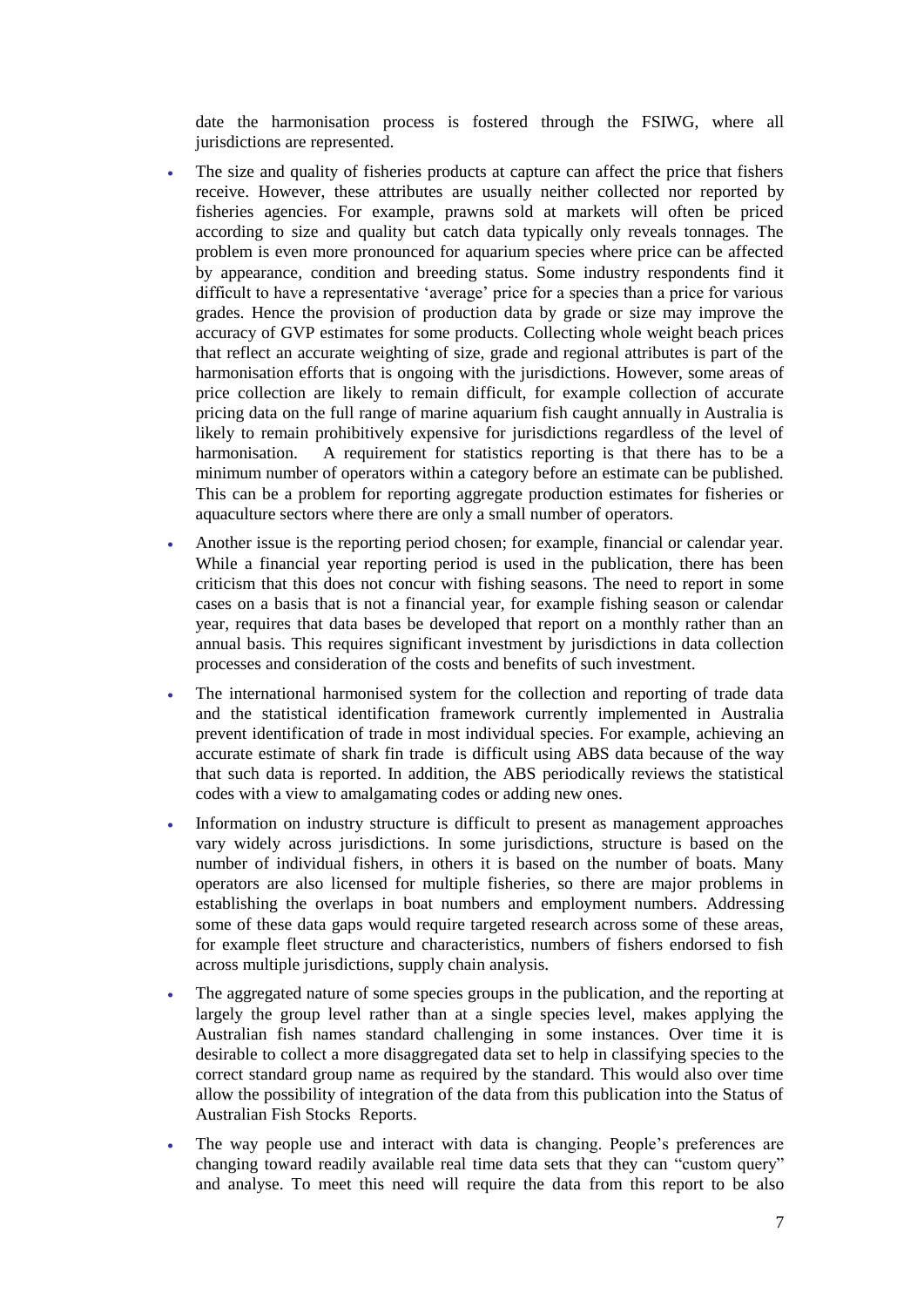presented through a digital portal alongside the traditional online publication. To achieve this goal may require some reorganisation of the way in which the information is presented. Project outcomes

Project outcomes include:

- the Australian fishing industry and the public in general use the data for input into investment, management and policy decisions.
- stakeholders obtain accurate information on the values associated with the fisheries sector.
- research funding arrangements obtain accurate and cost effective estimation of the GVP of Australian fisheries.
- the importance of individual fisheries and trends within fisheries are established from the data.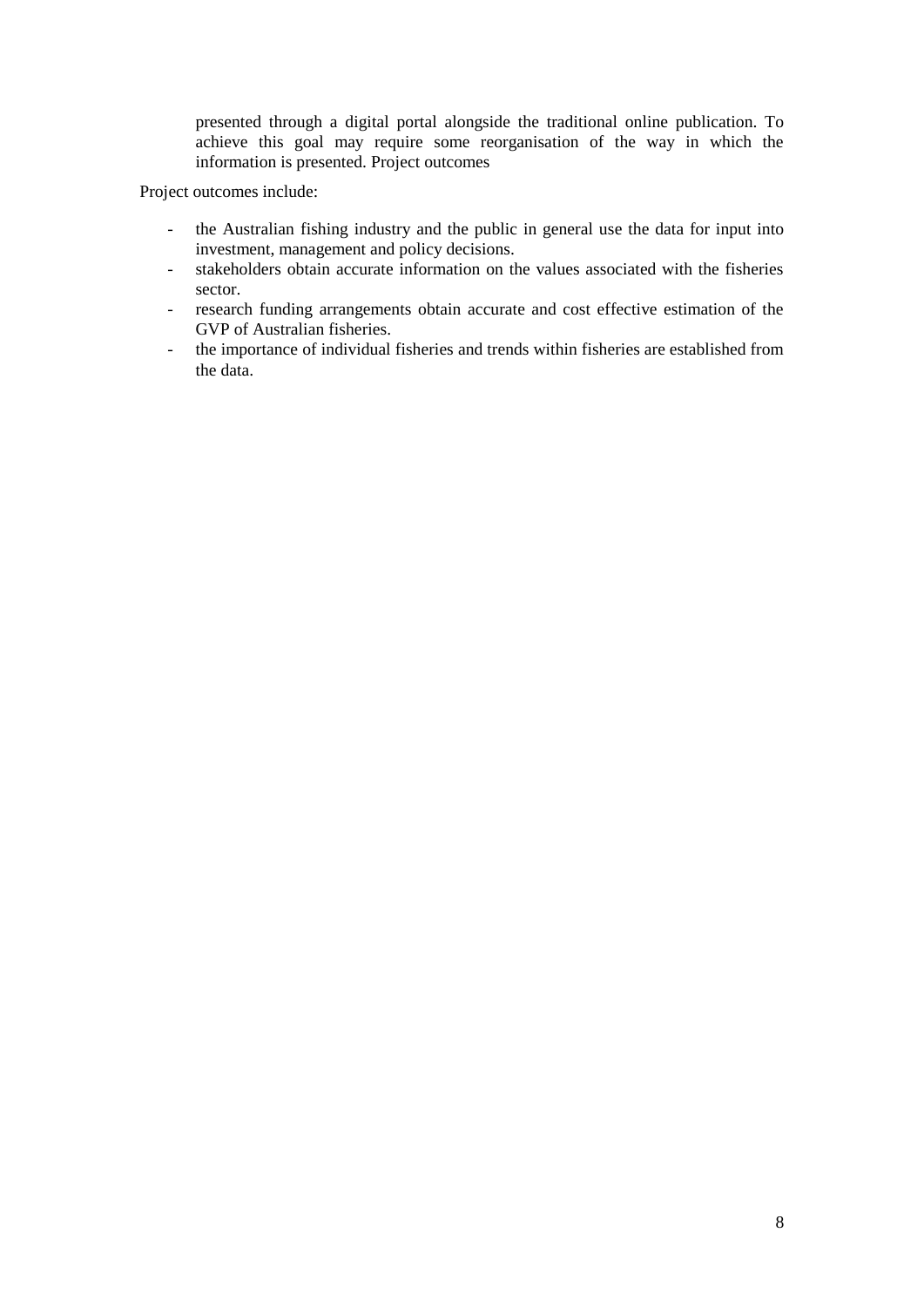# <span id="page-14-0"></span>**Conclusion**

The project achieved the aforementioned project outputs and objectives with the release of *Australian Fisheries and Aquaculture Statistics 2017*

## <span id="page-14-1"></span>**Implications**

The outputs of this research project contribute to the long term statistical data for the Australian seafood industry. It is the only publication available that combines statistical data for the industry from all fishing and aquaculture jurisdictions. It provides a valuable indication of the size and depth of the industry and assists industry better plan for future development. ABARES takes a number of enquires throughout the year from people seeking statistical information about the seafood industry. These enquiries come from a range of stakeholders, across management, industry and consumers and the publication provides a cost effective way of assisting with these enquiries.

### <span id="page-14-2"></span>**Recommendations**

The *Australian Fisheries and Aquaculture Statistics* publication meets the needs of a number of users and should be continued with only minor modifications. To further develop the publication a number of inclusions can be considered:

- 1. A summary industry profile, showing key events along a timeline could be considered;
- 2. Expand the collection of state data to cover a broader range of species, with production and value reported, and make this data available in an electronic database. This database should be designed so that reports at the fishery level are possible. The publication would still report at a more aggregated level.
- 3. Continue to work through the Fishery Statistical and Information Working group to align methods of pricing species for the purpose of improving the accuracy of GVP estimates.
- 4. Provide information in the publication that covers the post harvest sector.
- 5. Consideration should be given for future editions to provide an analysis of supply chain issues in the industry and cost pressures along the chain.
- 6. Continue to improve presentation of the statistics, potentially including; a digital portal with an interactive 'dashboard' for analysis of the statistics; scope expansion of existing data products, for example improved coverage of recreational and customary fishing; other communication methods that may become available.